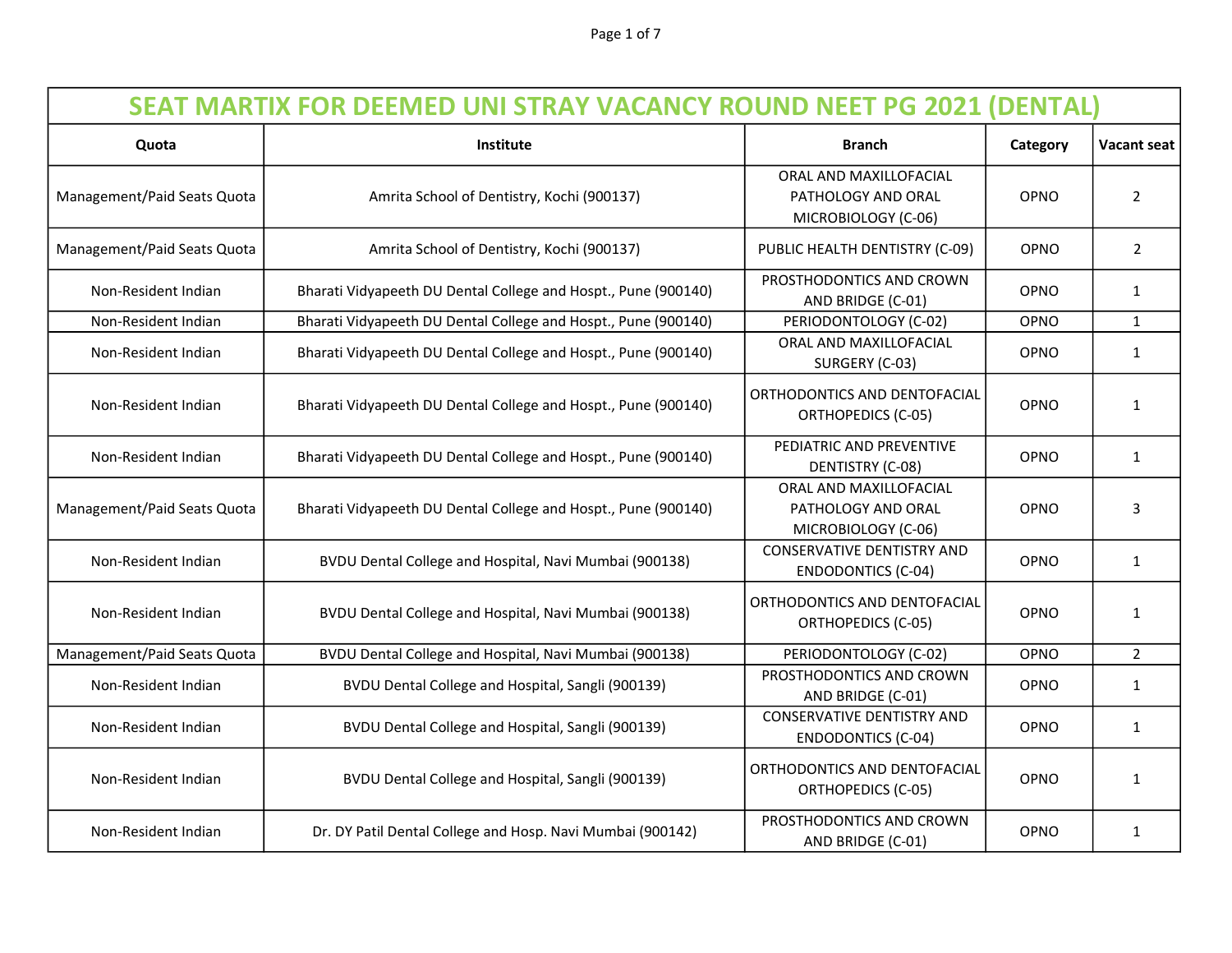| <b>SEAT MARTIX FOR DEEMED UNI STRAY VACANCY ROUND NEET PG 2021 (DENTAL)</b> |                                                            |                                                                     |             |                |
|-----------------------------------------------------------------------------|------------------------------------------------------------|---------------------------------------------------------------------|-------------|----------------|
| Quota                                                                       | Institute                                                  | <b>Branch</b>                                                       | Category    | Vacant seat    |
| Non-Resident Indian                                                         | Dr. DY Patil Dental College and Hosp. Navi Mumbai (900142) | ORAL AND MAXILLOFACIAL<br>SURGERY (C-03)                            | OPNO        | $\overline{2}$ |
| Non-Resident Indian                                                         | Dr. DY Patil Dental College and Hosp. Navi Mumbai (900142) | <b>CONSERVATIVE DENTISTRY AND</b><br><b>ENDODONTICS (C-04)</b>      | OPNO        | $\overline{2}$ |
| Non-Resident Indian                                                         | Dr. DY Patil Dental College and Hosp. Navi Mumbai (900142) | ORTHODONTICS AND DENTOFACIAL<br><b>ORTHOPEDICS (C-05)</b>           | <b>OPNO</b> | $\overline{2}$ |
| Management/Paid Seats Quota                                                 | Dr. DY Patil Dental College and Hosp. Navi Mumbai (900142) | PERIODONTOLOGY (C-02)                                               | OPNO        | $\mathbf{1}$   |
| Management/Paid Seats Quota                                                 | Dr. DY Patil Dental College and Hosp. Navi Mumbai (900142) | ORAL AND MAXILLOFACIAL<br>PATHOLOGY AND ORAL<br>MICROBIOLOGY (C-06) | OPNO        | 6              |
| Non-Resident Indian                                                         | Dr. DY Patil Dental College and Hosp. Pune (900141)        | PROSTHODONTICS AND CROWN<br>AND BRIDGE (C-01)                       | OPNO        | $\mathbf{1}$   |
| Non-Resident Indian                                                         | Dr. DY Patil Dental College and Hosp. Pune (900141)        | PERIODONTOLOGY (C-02)                                               | OPNO        | $\mathbf{1}$   |
| Non-Resident Indian                                                         | Dr. DY Patil Dental College and Hosp. Pune (900141)        | ORAL AND MAXILLOFACIAL<br>SURGERY (C-03)                            | <b>OPNO</b> | $\mathbf{1}$   |
| Non-Resident Indian                                                         | Dr. DY Patil Dental College and Hosp. Pune (900141)        | ORTHODONTICS AND DENTOFACIAL<br><b>ORTHOPEDICS (C-05)</b>           | <b>OPNO</b> | $\mathbf{1}$   |
| Non-Resident Indian                                                         | Dr. DY Patil Dental College and Hosp. Pune (900141)        | ORAL AND MAXILLOFACIAL<br>PATHOLOGY AND ORAL<br>MICROBIOLOGY (C-06) | <b>OPNO</b> | $\mathbf{1}$   |
| Non-Resident Indian                                                         | Dr. DY Patil Dental College and Hosp. Pune (900141)        | ORAL MEDICINE AND RADIOLOGY (C-<br>07)                              | OPNO        | $\mathbf{1}$   |
| Non-Resident Indian                                                         | Dr. DY Patil Dental College and Hosp. Pune (900141)        | PEDIATRIC AND PREVENTIVE<br>DENTISTRY (C-08)                        | <b>OPNO</b> | $\mathbf{1}$   |
| Management/Paid Seats Quota                                                 | Dr. DY Patil Dental College and Hosp. Pune (900141)        | ORAL AND MAXILLOFACIAL<br>PATHOLOGY AND ORAL<br>MICROBIOLOGY (C-06) | <b>OPNO</b> | 2              |
| Management/Paid Seats Quota                                                 | Dr. DY Patil Dental College and Hosp. Pune (900141)        | PUBLIC HEALTH DENTISTRY (C-09)                                      | OPNO        | $\overline{2}$ |
| Management/Paid Seats Quota                                                 | Indira Gandhi Dental College and SBV, Pondycherry (900148) | ORAL AND MAXILLOFACIAL<br>PATHOLOGY AND ORAL<br>MICROBIOLOGY (C-06) | OPNO        | 3              |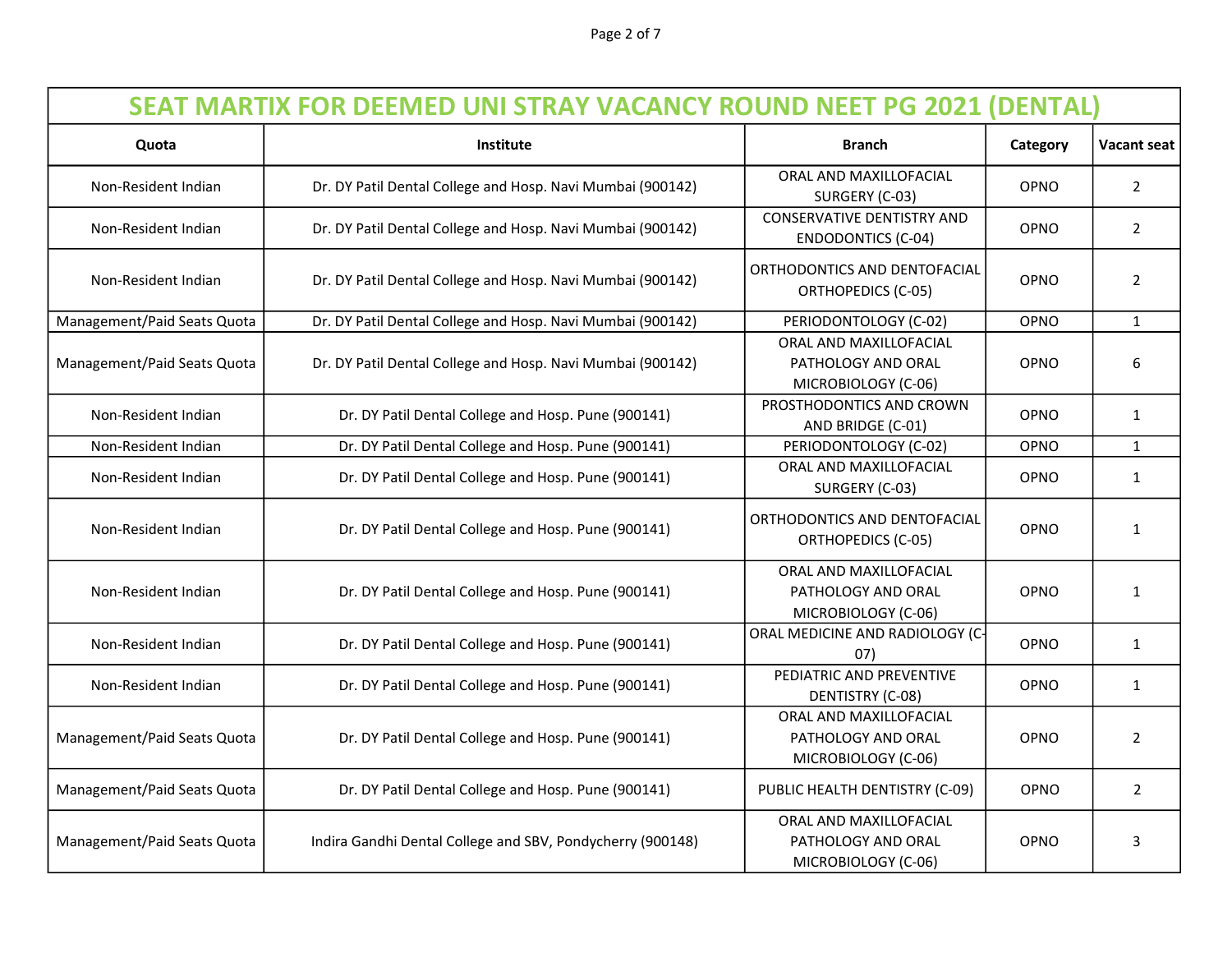| <b>SEAT MARTIX FOR DEEMED UNI STRAY VACANCY ROUND NEET PG 2021 (DENTAL)</b> |                                                                  |                                                                     |             |                    |
|-----------------------------------------------------------------------------|------------------------------------------------------------------|---------------------------------------------------------------------|-------------|--------------------|
| Quota                                                                       | Institute                                                        | <b>Branch</b>                                                       | Category    | <b>Vacant seat</b> |
| Management/Paid Seats Quota                                                 | Indira Gandhi Dental College and SBV, Pondycherry (900148)       | ORAL MEDICINE AND RADIOLOGY (C-<br>07)                              | OPNO        | 1                  |
| Non-Resident Indian                                                         | Institute of Dental Sciences, Bhubaneswar (900147)               | ORAL AND MAXILLOFACIAL<br>SURGERY (C-03)                            | OPNO        | 3                  |
| Management/Paid Seats Quota                                                 | JSS Dental College and Hospital, Mysuru (900132)                 | ORAL AND MAXILLOFACIAL<br>PATHOLOGY AND ORAL<br>MICROBIOLOGY (C-06) | OPNO        | $\mathbf{1}$       |
| Management/Paid Seats Quota                                                 | JSS Dental College and Hospital, Mysuru (900132)                 | ORAL MEDICINE AND RADIOLOGY (C-<br>07)                              | OPNO        | 1                  |
| Jain Minority Quota                                                         | K M Shah Dental College, SumanDeep Vidyapeeth, Vadodara (900128) | PERIODONTOLOGY (C-02)                                               | OPNO        | $\mathbf{1}$       |
| Jain Minority Quota                                                         | K M Shah Dental College, SumanDeep Vidyapeeth, Vadodara (900128) | ORAL AND MAXILLOFACIAL<br>PATHOLOGY AND ORAL<br>MICROBIOLOGY (C-06) | OPNO        | 4                  |
| Jain Minority Quota                                                         | K M Shah Dental College, SumanDeep Vidyapeeth, Vadodara (900128) | ORAL MEDICINE AND RADIOLOGY (C-<br>07)                              | OPNO        | $\overline{2}$     |
| Jain Minority Quota                                                         | K M Shah Dental College, SumanDeep Vidyapeeth, Vadodara (900128) | PUBLIC HEALTH DENTISTRY (C-09)                                      | OPNO        | $\overline{2}$     |
| Management/Paid Seats Quota                                                 | K M Shah Dental College, SumanDeep Vidyapeeth, Vadodara (900128) | ORAL AND MAXILLOFACIAL<br>PATHOLOGY AND ORAL<br>MICROBIOLOGY (C-06) | OPNO        | $\overline{2}$     |
| Management/Paid Seats Quota                                                 | K M Shah Dental College, SumanDeep Vidyapeeth, Vadodara (900128) | ORAL MEDICINE AND RADIOLOGY (C-<br>07)                              | OPNO        | 1                  |
| Management/Paid Seats Quota                                                 | K M Shah Dental College, SumanDeep Vidyapeeth, Vadodara (900128) | PUBLIC HEALTH DENTISTRY (C-09)                                      | OPNO        | $\mathbf{1}$       |
| Management/Paid Seats Quota                                                 | Kalinga Institute of Dental Sciences, Bhubaneswar (900146)       | ORAL AND MAXILLOFACIAL<br>PATHOLOGY AND ORAL<br>MICROBIOLOGY (C-06) | OPNO        | $\overline{2}$     |
| Management/Paid Seats Quota                                                 | Kalinga Institute of Dental Sciences, Bhubaneswar (900146)       | PUBLIC HEALTH DENTISTRY (C-09)                                      | <b>OPNO</b> | 1                  |
| Non-Resident Indian                                                         | KLE VK Inst. of Dental Scie. Belagavi (900136)                   | PROSTHODONTICS AND CROWN<br>AND BRIDGE (C-01)                       | OPNO        | $\mathbf{1}$       |
| Non-Resident Indian                                                         | KLE VK Inst. of Dental Scie. Belagavi (900136)                   | ORAL AND MAXILLOFACIAL<br>SURGERY (C-03)                            | OPNO        | $\overline{2}$     |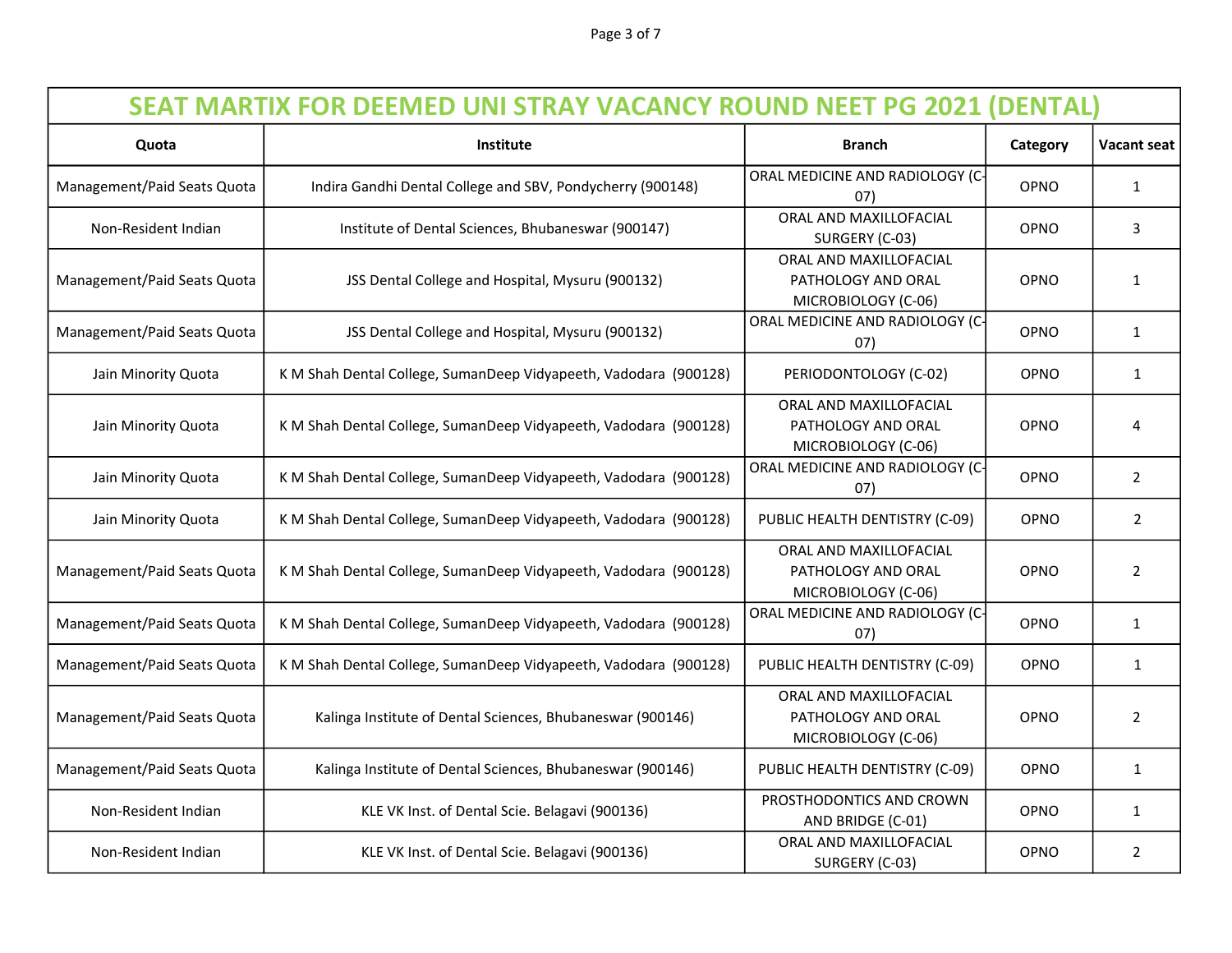Page 4 of 7

| <b>SEAT MARTIX FOR DEEMED UNI STRAY VACANCY ROUND NEET PG 2021 (DENTAL)</b> |                                                            |                                                                     |             |                    |  |
|-----------------------------------------------------------------------------|------------------------------------------------------------|---------------------------------------------------------------------|-------------|--------------------|--|
| Quota                                                                       | <b>Institute</b>                                           | <b>Branch</b>                                                       | Category    | <b>Vacant seat</b> |  |
| Non-Resident Indian                                                         | KLE VK Inst. of Dental Scie. Belagavi (900136)             | <b>CONSERVATIVE DENTISTRY AND</b><br><b>ENDODONTICS (C-04)</b>      | OPNO        | $\mathbf{1}$       |  |
| Non-Resident Indian                                                         | KLE VK Inst. of Dental Scie. Belagavi (900136)             | ORTHODONTICS AND DENTOFACIAL<br><b>ORTHOPEDICS (C-05)</b>           | OPNO        | $\overline{2}$     |  |
| Management/Paid Seats Quota                                                 | MANAV RACHNA DENTAL COLLEGE FARIDABAD (900174)             | PROSTHODONTICS AND CROWN<br>AND BRIDGE (C-01)                       | OPNO        | $\mathbf{1}$       |  |
| Management/Paid Seats Quota                                                 | Manipal College of Dental Sce., Manipal (900134)           | ORAL AND MAXILLOFACIAL<br>PATHOLOGY AND ORAL<br>MICROBIOLOGY (C-06) | OPNO        | $\overline{2}$     |  |
| Management/Paid Seats Quota                                                 | Manipal College of Dental Sce., Manipal (900134)           | PUBLIC HEALTH DENTISTRY (C-09)                                      | OPNO        | $\mathbf{1}$       |  |
| Management/Paid Seats Quota                                                 | Manipal College of Dental Sce., Manipal (900134)           | PG Diploma (Dental Material)<br>(DDMT)                              | <b>OPNO</b> | 3                  |  |
| Management/Paid Seats Quota                                                 | Manipal College of Dental Science, Mangalore (900130)      | ORAL AND MAXILLOFACIAL<br>PATHOLOGY AND ORAL<br>MICROBIOLOGY (C-06) | OPNO        | 3                  |  |
| Management/Paid Seats Quota                                                 | Manipal College of Dental Science, Mangalore (900130)      | ORAL MEDICINE AND RADIOLOGY (C-<br>07)                              | <b>OPNO</b> | $\mathbf{1}$       |  |
| Management/Paid Seats Quota                                                 | Manipal College of Dental Science, Mangalore (900130)      | PUBLIC HEALTH DENTISTRY (C-09)                                      | OPNO        | $\mathbf{1}$       |  |
| Management/Paid Seats Quota                                                 | Manipal College of Dental Science, Mangalore (900130)      | PG Diploma (Dental Material)<br>(DDMT)                              | OPNO        | 3                  |  |
| Non-Resident Indian                                                         | Meenakshi Ammal Dental College and Host., Chennai (900158) | PROSTHODONTICS AND CROWN<br>AND BRIDGE (C-01)                       | OPNO        | $\mathbf{1}$       |  |
| Non-Resident Indian                                                         | Meenakshi Ammal Dental College and Host., Chennai (900158) | ORAL AND MAXILLOFACIAL<br>SURGERY (C-03)                            | OPNO        | $\overline{2}$     |  |
| Non-Resident Indian                                                         | Meenakshi Ammal Dental College and Host., Chennai (900158) | ORTHODONTICS AND DENTOFACIAL<br><b>ORTHOPEDICS (C-05)</b>           | OPNO        | $\overline{2}$     |  |
| Management/Paid Seats Quota                                                 | Meenakshi Ammal Dental College and Host., Chennai (900158) | ORAL AND MAXILLOFACIAL<br>PATHOLOGY AND ORAL<br>MICROBIOLOGY (C-06) | OPNO        | 3                  |  |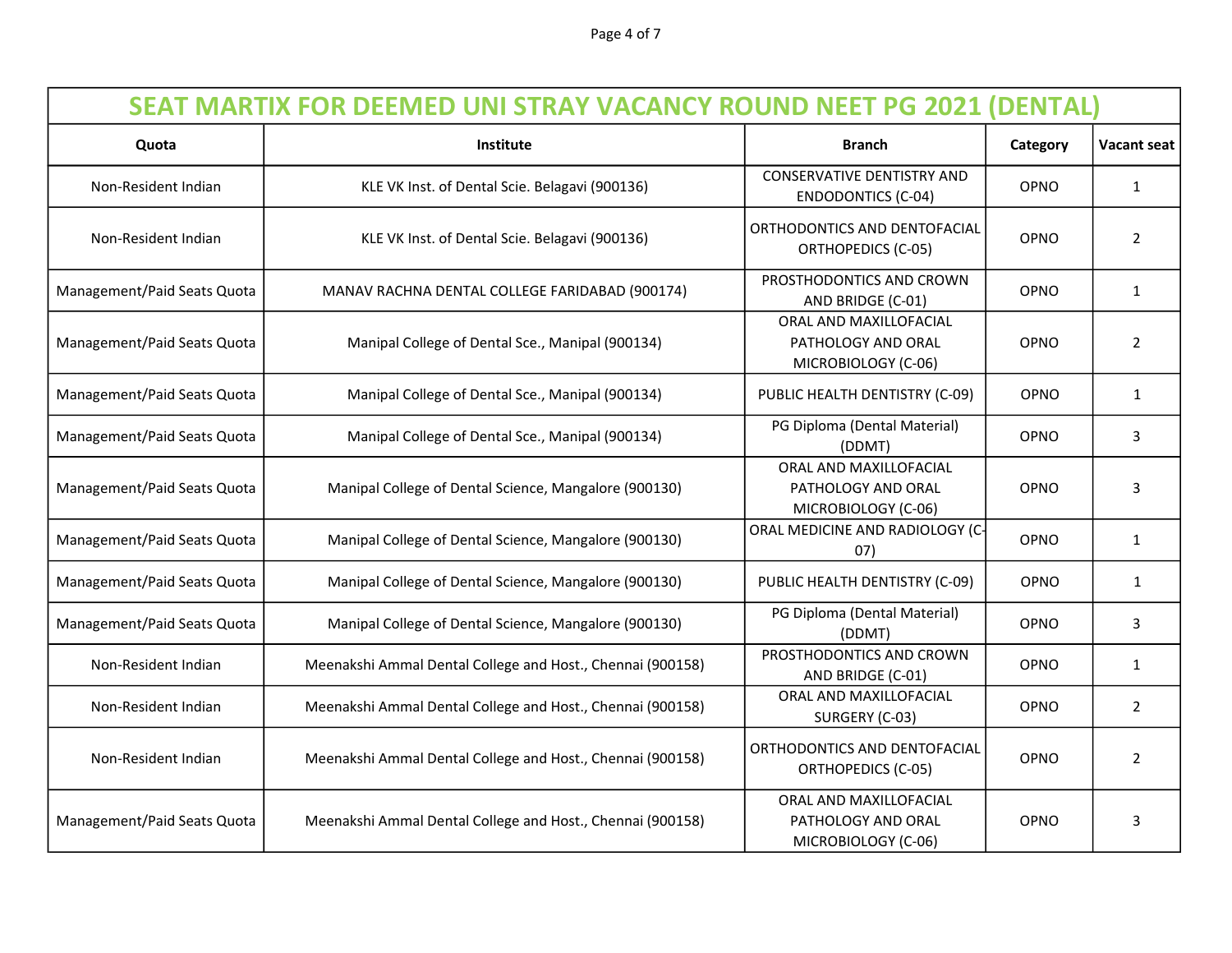Page 5 of 7

| <b>SEAT MARTIX FOR DEEMED UNI STRAY VACANCY ROUND NEET PG 2021 (DENTAL)</b> |                                                          |                                                                     |             |                    |
|-----------------------------------------------------------------------------|----------------------------------------------------------|---------------------------------------------------------------------|-------------|--------------------|
| Quota                                                                       | Institute                                                | <b>Branch</b>                                                       | Category    | <b>Vacant seat</b> |
| Non-Resident Indian                                                         | MM College of Dental Scie. and Res., Mullana (900129)    | PROSTHODONTICS AND CROWN<br>AND BRIDGE (C-01)                       | OPNO        | $\mathbf{1}$       |
| Non-Resident Indian                                                         | MM College of Dental Scie. and Res., Mullana (900129)    | ORAL AND MAXILLOFACIAL<br>SURGERY (C-03)                            | OPNO        | $\overline{2}$     |
| Non-Resident Indian                                                         | MM College of Dental Scie. and Res., Mullana (900129)    | <b>CONSERVATIVE DENTISTRY AND</b><br><b>ENDODONTICS (C-04)</b>      | OPNO        | $\overline{2}$     |
| Non-Resident Indian                                                         | MM College of Dental Scie. and Res., Mullana (900129)    | ORTHODONTICS AND DENTOFACIAL<br><b>ORTHOPEDICS (C-05)</b>           | OPNO        | $\mathbf{1}$       |
| Management/Paid Seats Quota                                                 | MM College of Dental Scie. and Res., Mullana (900129)    | PERIODONTOLOGY (C-02)                                               | OPNO        | 3                  |
| Management/Paid Seats Quota                                                 | MM College of Dental Scie. and Res., Mullana (900129)    | ORAL AND MAXILLOFACIAL<br>PATHOLOGY AND ORAL<br>MICROBIOLOGY (C-06) | OPNO        | 3                  |
| Management/Paid Seats Quota                                                 | MM College of Dental Scie. and Res., Mullana (900129)    | ORAL MEDICINE AND RADIOLOGY (C-<br>07)                              | OPNO        | $\overline{2}$     |
| Management/Paid Seats Quota                                                 | MM College of Dental Scie. and Res., Mullana (900129)    | PUBLIC HEALTH DENTISTRY (C-09)                                      | OPNO        | 3                  |
| Non-Resident Indian                                                         | Rural Dental College, Loni (900143)                      | PROSTHODONTICS AND CROWN<br>AND BRIDGE (C-01)                       | OPNO        | $\mathbf{1}$       |
| Non-Resident Indian                                                         | Rural Dental College, Loni (900143)                      | ORAL AND MAXILLOFACIAL<br>SURGERY (C-03)                            | OPNO        | $\mathbf{1}$       |
| Non-Resident Indian                                                         | Rural Dental College, Loni (900143)                      | <b>CONSERVATIVE DENTISTRY AND</b><br><b>ENDODONTICS (C-04)</b>      | OPNO        | $\mathbf{1}$       |
| Management/Paid Seats Quota                                                 | Rural Dental College, Loni (900143)                      | ORAL AND MAXILLOFACIAL<br>PATHOLOGY AND ORAL<br>MICROBIOLOGY (C-06) | OPNO        | $\overline{2}$     |
| Management/Paid Seats Quota                                                 | Rural Dental College, Loni (900143)                      | ORAL MEDICINE AND RADIOLOGY (C-<br>07)                              | OPNO        | $\overline{2}$     |
| Management/Paid Seats Quota                                                 | Santosh Dentall College and Hsopital, Ghaziabad (900152) | PERIODONTOLOGY (C-02)                                               | OPNO        | $\mathbf{1}$       |
| Management/Paid Seats Quota                                                 | Santosh Dentall College and Hsopital, Ghaziabad (900152) | ORAL AND MAXILLOFACIAL<br>PATHOLOGY AND ORAL<br>MICROBIOLOGY (C-06) | OPNO        | 3                  |
| Non-Resident Indian                                                         | School of Dental Sciences and KIMSDU, Karad (900144)     | PROSTHODONTICS AND CROWN<br>AND BRIDGE (C-01)                       | <b>OPNO</b> | $\mathbf{1}$       |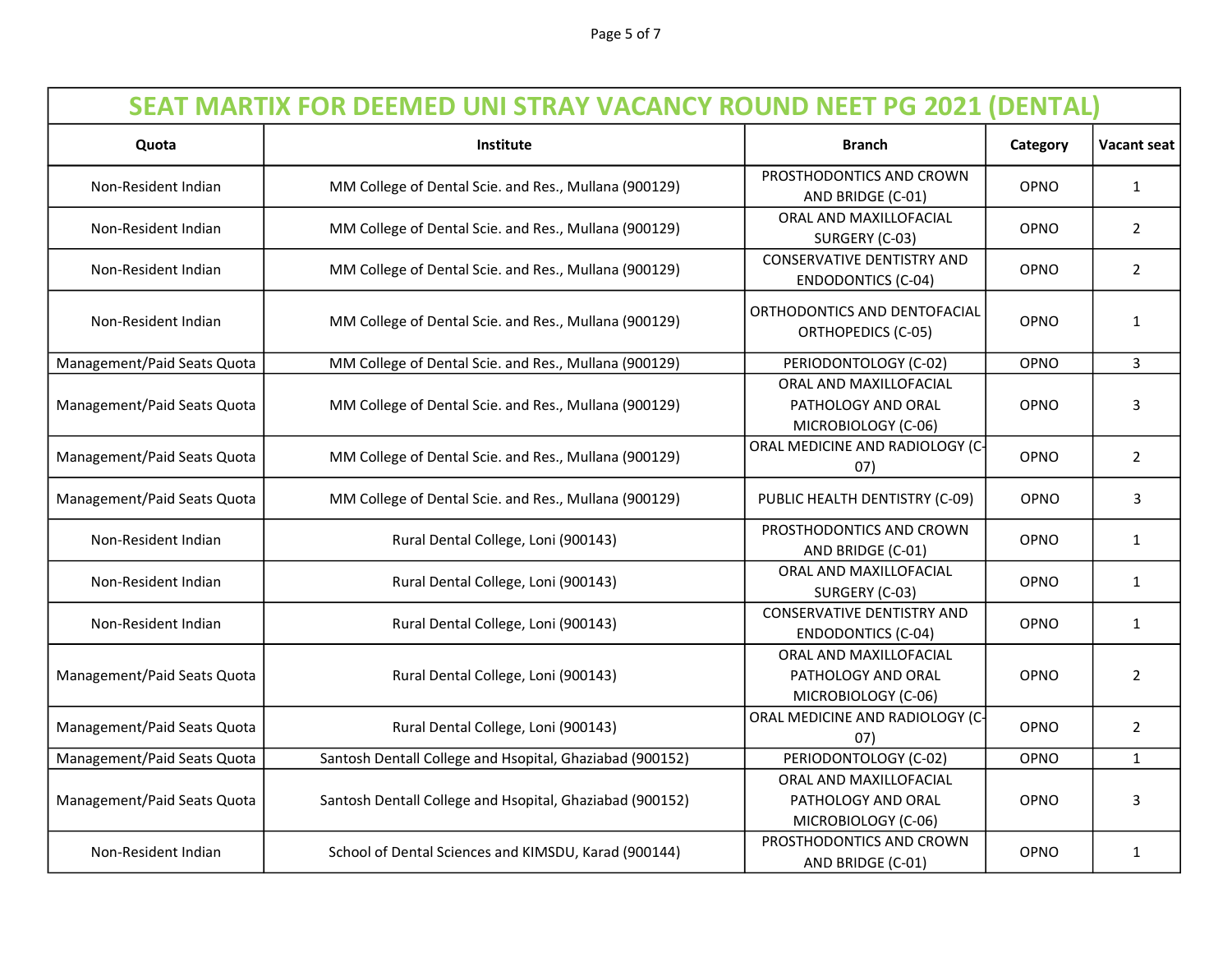Page 6 of 7

| <b>SEAT MARTIX FOR DEEMED UNI STRAY VACANCY ROUND NEET PG 2021 (DENTAL)</b> |                                                           |                                                                     |             |                |
|-----------------------------------------------------------------------------|-----------------------------------------------------------|---------------------------------------------------------------------|-------------|----------------|
| Quota                                                                       | Institute                                                 | <b>Branch</b>                                                       | Category    | Vacant seat    |
| Non-Resident Indian                                                         | School of Dental Sciences and KIMSDU, Karad (900144)      | ORAL AND MAXILLOFACIAL<br>SURGERY (C-03)                            | OPNO        | $\mathbf{1}$   |
| Non-Resident Indian                                                         | School of Dental Sciences and KIMSDU, Karad (900144)      | <b>CONSERVATIVE DENTISTRY AND</b><br><b>ENDODONTICS (C-04)</b>      | OPNO        | $\mathbf{1}$   |
| Management/Paid Seats Quota                                                 | School of Dental Sciences and KIMSDU, Karad (900144)      | PERIODONTOLOGY (C-02)                                               | OPNO        | $\overline{2}$ |
| Management/Paid Seats Quota                                                 | School of Dental Sciences and KIMSDU, Karad (900144)      | ORAL AND MAXILLOFACIAL<br>PATHOLOGY AND ORAL<br>MICROBIOLOGY (C-06) | OPNO        | 3              |
| Non-Resident Indian                                                         | Sharad Pawar Dental College and Hospital, Wardha (900145) | ORAL AND MAXILLOFACIAL<br>SURGERY (C-03)                            | OPNO        | 1              |
| Non-Resident Indian                                                         | Sharad Pawar Dental College and Hospital, Wardha (900145) | <b>CONSERVATIVE DENTISTRY AND</b><br><b>ENDODONTICS (C-04)</b>      | OPNO        | 1              |
| Non-Resident Indian                                                         | Sharad Pawar Dental College and Hospital, Wardha (900145) | ORTHODONTICS AND DENTOFACIAL<br><b>ORTHOPEDICS (C-05)</b>           | <b>OPNO</b> | 1              |
| Management/Paid Seats Quota                                                 | Sharad Pawar Dental College and Hospital, Wardha (900145) | PERIODONTOLOGY (C-02)                                               | OPNO        | $\overline{3}$ |
| Management/Paid Seats Quota                                                 | Sharad Pawar Dental College and Hospital, Wardha (900145) | ORAL AND MAXILLOFACIAL<br>PATHOLOGY AND ORAL<br>MICROBIOLOGY (C-06) | OPNO        | $\overline{2}$ |
| Management/Paid Seats Quota                                                 | Sree Balaji Dental College and Hospital, Chennai (900157) | PROSTHODONTICS AND CROWN<br>AND BRIDGE (C-01)                       | OPNO        | $\mathbf{1}$   |
| Management/Paid Seats Quota                                                 | Sree Balaji Dental College and Hospital, Chennai (900157) | ORAL AND MAXILLOFACIAL<br>PATHOLOGY AND ORAL<br>MICROBIOLOGY (C-06) | OPNO        | 3              |
| Non-Resident Indian                                                         | Sri Ramachandra Dental and Hospt., Chennai (900155)       | PROSTHODONTICS AND CROWN<br>AND BRIDGE (C-01)                       | OPNO        | $\mathbf{1}$   |
| Non-Resident Indian                                                         | Sri Ramachandra Dental and Hospt., Chennai (900155)       | PERIODONTOLOGY (C-02)                                               | OPNO        | $\mathbf{1}$   |
| Non-Resident Indian                                                         | Sri Ramachandra Dental and Hospt., Chennai (900155)       | ORAL AND MAXILLOFACIAL<br>SURGERY (C-03)                            | OPNO        | 1              |
| Non-Resident Indian                                                         | Sri Ramachandra Dental and Hospt., Chennai (900155)       | <b>CONSERVATIVE DENTISTRY AND</b><br><b>ENDODONTICS (C-04)</b>      | OPNO        | $\mathbf{1}$   |
| Non-Resident Indian                                                         | Sri Ramachandra Dental and Hospt., Chennai (900155)       | ORTHODONTICS AND DENTOFACIAL<br>ORTHOPEDICS (C-05)                  | <b>OPNO</b> | $\mathbf{1}$   |